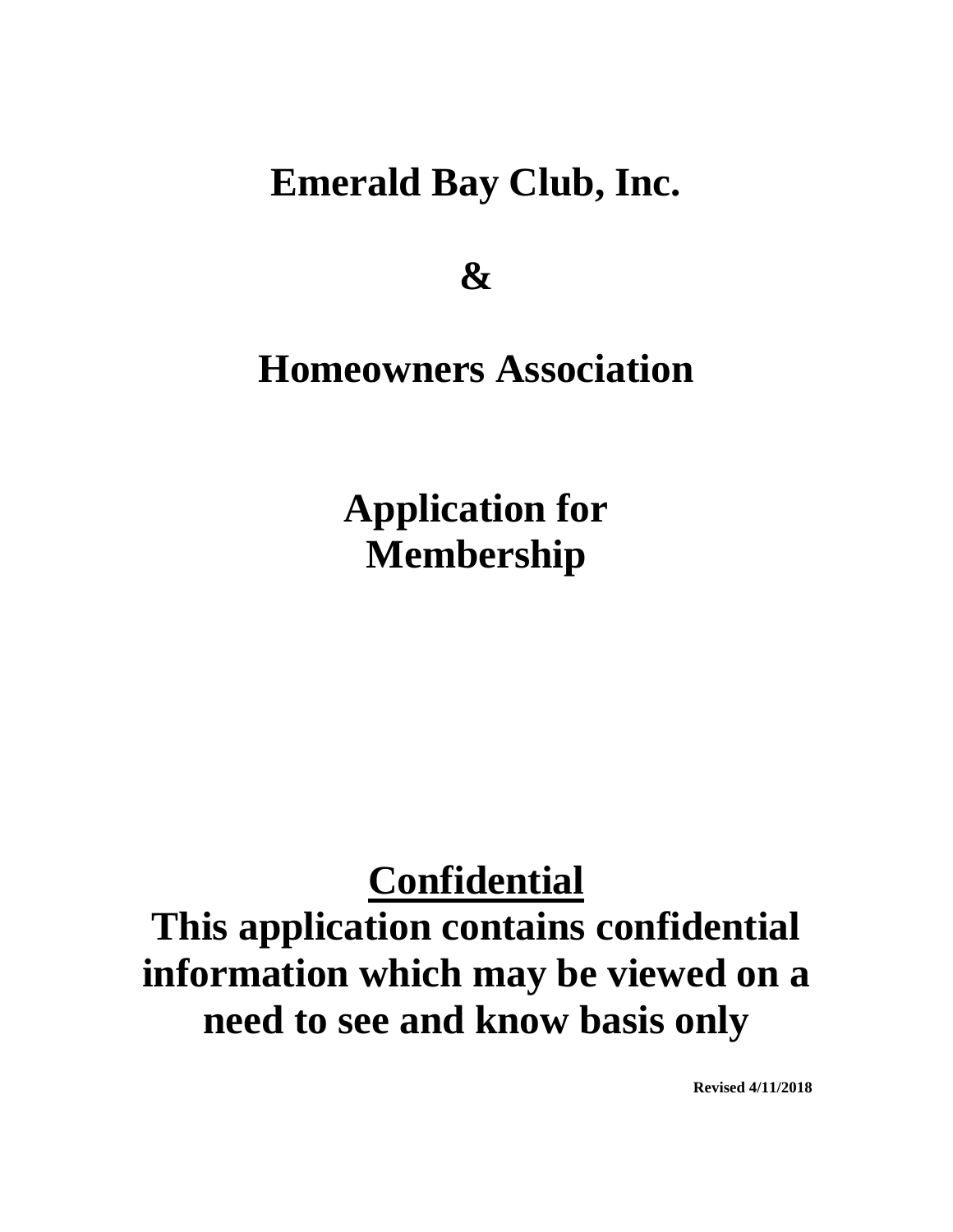## Please provide a copy of each applicant's license with the application.

|                                                       | SSN Property Contains Tool DOB Property Contains Tool Buildings and Address: |                     |  |
|-------------------------------------------------------|------------------------------------------------------------------------------|---------------------|--|
|                                                       |                                                                              |                     |  |
| Single Married                                        |                                                                              |                     |  |
|                                                       |                                                                              |                     |  |
| <b>Spouse</b>                                         |                                                                              |                     |  |
|                                                       |                                                                              |                     |  |
|                                                       |                                                                              |                     |  |
|                                                       |                                                                              |                     |  |
|                                                       |                                                                              |                     |  |
|                                                       |                                                                              |                     |  |
|                                                       |                                                                              |                     |  |
|                                                       |                                                                              |                     |  |
|                                                       |                                                                              |                     |  |
|                                                       |                                                                              |                     |  |
|                                                       |                                                                              |                     |  |
|                                                       |                                                                              |                     |  |
|                                                       |                                                                              |                     |  |
|                                                       | How Long Bus. Phone (Campbell 2014)                                          |                     |  |
|                                                       | <b>Position</b>                                                              |                     |  |
|                                                       |                                                                              |                     |  |
|                                                       |                                                                              |                     |  |
|                                                       |                                                                              |                     |  |
|                                                       |                                                                              |                     |  |
|                                                       |                                                                              |                     |  |
| Names and Ages of all Children Residing in Household: |                                                                              |                     |  |
|                                                       |                                                                              | Age                 |  |
|                                                       |                                                                              | Age                 |  |
|                                                       |                                                                              | Age                 |  |
|                                                       |                                                                              |                     |  |
| Other Clubs you have belonged to:                     |                                                                              |                     |  |
|                                                       |                                                                              | State City          |  |
|                                                       |                                                                              |                     |  |
|                                                       |                                                                              |                     |  |
|                                                       |                                                                              |                     |  |
| <b>Bank References:</b>                               |                                                                              |                     |  |
| 1.                                                    |                                                                              | $State$ $City$ $()$ |  |
|                                                       |                                                                              |                     |  |

| -<br>-                             |  |  |
|------------------------------------|--|--|
| -<br>٠<br>$\overline{\phantom{a}}$ |  |  |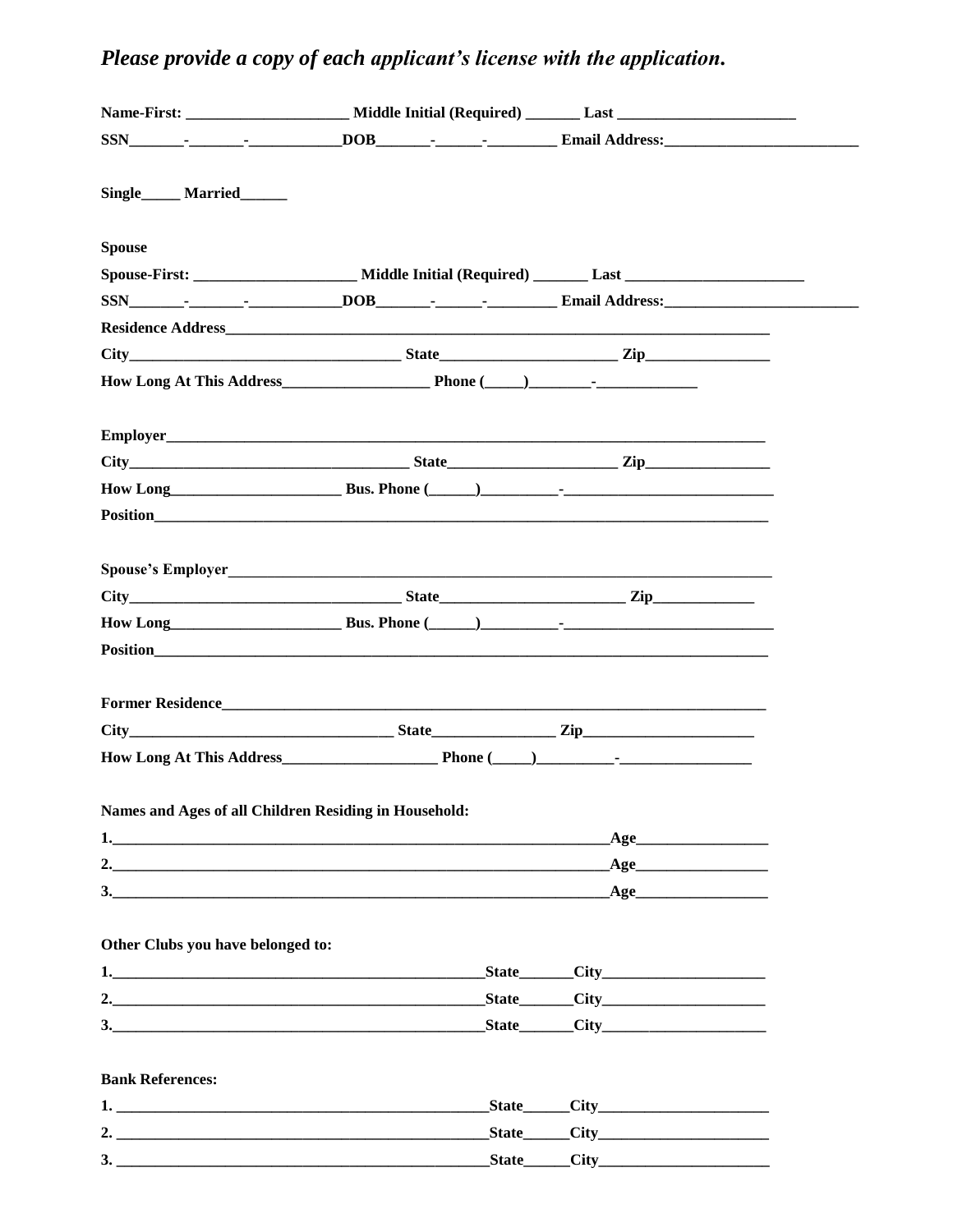**Personal References:**

| Name        |  | $_ \textbf{State} \_\textbf{Phone} \, (\_\_\textbf{1}) \_\textbf{1}$ |
|-------------|--|----------------------------------------------------------------------|
| Name        |  | State Phone ()                                                       |
| Name        |  | State Phone ()                                                       |
| <b>Name</b> |  | State Phone ()                                                       |
| <b>Name</b> |  | $State$ Phone $(\_)$                                                 |

**Do you know, or are you related to any current or former Emerald Bay Club Members? \_\_\_\_\_\_Yes \_\_\_\_\_\_No If "yes" Who?\_\_\_\_\_\_\_\_\_\_\_\_\_\_\_\_\_\_\_\_\_\_\_\_\_\_\_\_\_\_\_\_\_\_\_\_\_\_\_\_\_\_\_\_\_\_\_\_\_\_\_\_**

**Please rank the amenities – in order of their importance to you – that most influenced your decision to apply for membership and to purchase and own property in Emerald Bay.**

| <b>7x24 Security</b> | <b>Clubhouse &amp; Facilities</b> | Tyler                  |
|----------------------|-----------------------------------|------------------------|
| <b>Golf Course</b>   | Neighborhood Appearance           | <b>Bullard ISD</b>     |
| <b>Private Club</b>  | <b>Water Sports</b>               | <b>Cost of Housing</b> |

**Legal description of property under contract to buy \_\_\_\_ or lease \_\_\_\_ (check one):**

**Lot\_\_\_\_\_\_\_\_\_\_ Unit \_\_\_\_\_\_\_\_\_\_Emerald Bay Subdivision**

**Street Address:\_\_\_\_\_\_\_\_\_\_\_\_\_\_\_\_\_\_\_\_\_\_\_\_\_\_\_\_\_\_\_\_\_\_\_\_\_\_\_\_\_\_\_\_\_\_\_\_\_\_\_\_\_\_\_\_\_\_\_\_\_\_\_\_\_\_\_\_\_\_\_\_\_**

**Title Now Vested In:\_\_\_\_\_\_\_\_\_\_\_\_\_\_\_\_\_\_\_\_\_\_\_\_\_\_\_\_\_\_\_\_\_\_\_\_\_\_\_\_\_\_\_\_\_\_\_\_\_\_\_\_\_\_\_\_\_\_\_\_\_\_\_\_\_\_\_\_**

**You are advised that only electric, any make, standard model, white Golf Carts with a top are permitted on the golf course and that you must notify the office and obtain a registration sticker for all carts. You are also advised that all homes in Emerald Bay are limited to single family occupancy.**

**If you are making application for membership as a Lessee, both you and your Lessor must execute, and you must furnish with this application, an Assignment of Rentals, on a form provided by Emerald Bay, Inc. Assigning rentals to the Club and Association during any period of delinquency in payment of dues and assessments. The granting of membership results in the opening of a line of credit; therefore, by your signature to this application, you agree that Emerald Bay, Inc. is authorized to obtain credit information from any source available and further agree to furnish a financial statement, on a confidential basis, of your income and assts if requested to do so by the membership committee.**

**By making this application, applicant authorizes the Membership Committee to disclose to the member from whom applicant is attempting to lease or buy, any adverse financial information used by the committee to reject the application.**

**You are further advised that by your signature to this application you authorize Emerald Bay, Inc. to seek verification of any and all statements contained herein, including the obtaining of criminal records and court records and filings from any source, and that you may be asked for further explanation and clarification of any information or answers appearing on this application.**

**Once you are accepted for owner/membership, you have paid all initiation fees and charges and have closed on your Real Estate purchase, then upon delivery of a photocopy of your fully executed deed to Emerald Bay Club's Business Office your stockholder membership will be registered, and a membership number will be issued to you.**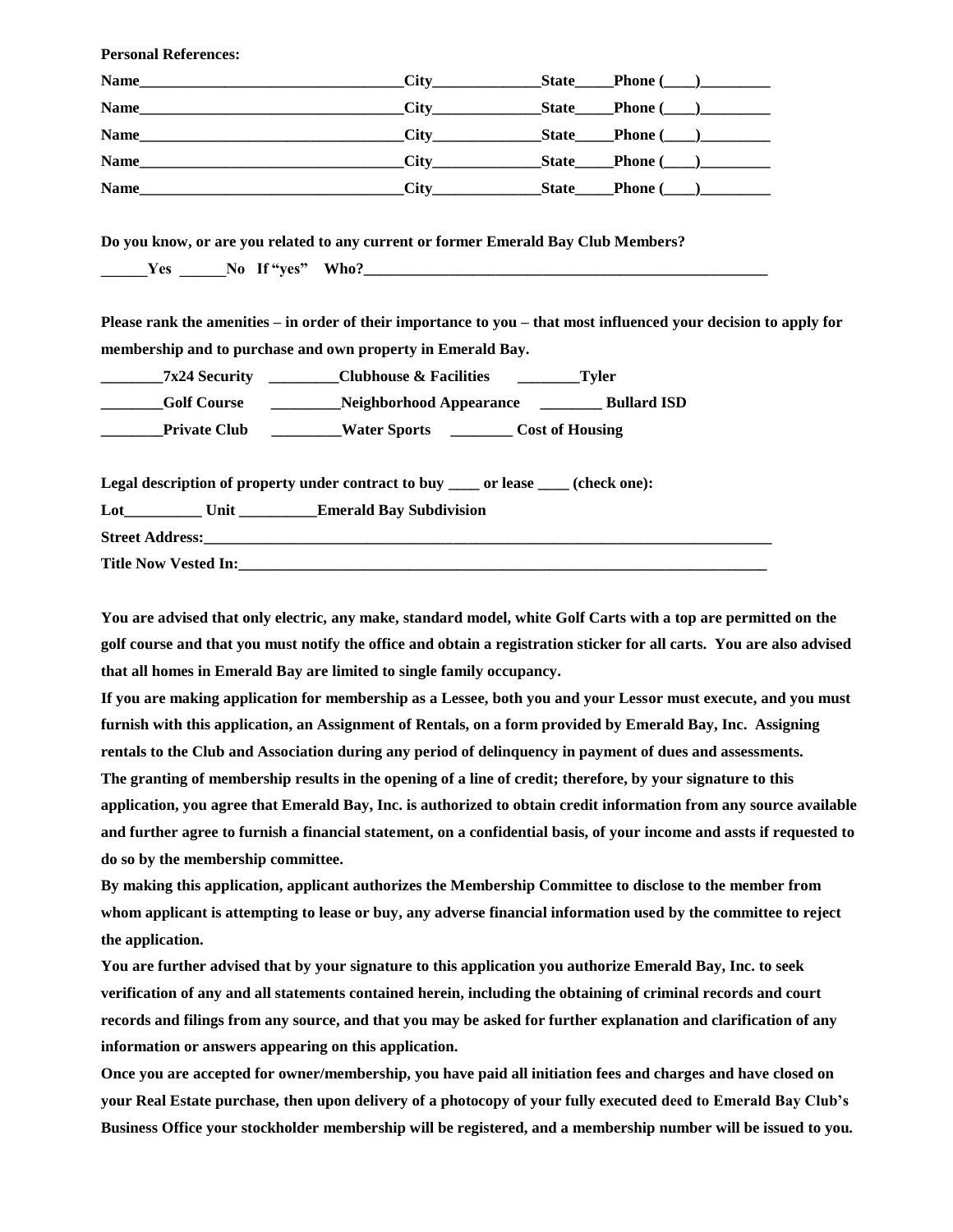**The following questions apply to each and all applicants, as well as all other occupants who will be residing in the same household - on either a temporary or permant basis. Please be advised that a "Yes" or "No" answer to any question or questions will not necessarily disqualify you for membership. Our aim is to get to know as much as possible about you and your family and to aid us in our determination of whether or not we wish to extend to you an acceptance of your application to become a member.**

| Have you or your spouse ever been convicted of a felony?      | Yes | No l      |
|---------------------------------------------------------------|-----|-----------|
| Do you use, possess, or deal in any drugs which are unlawful? |     |           |
| to use, possess or sell?                                      | Yes | $\bf No$  |
| Have you ever been denied Membership at any Club?             | Yes | $\bf{No}$ |
| Have you ever been expelled from Membership at any Club?      | Yes | $\bf{No}$ |
| Have you been a party to any Civil Suit in the last 7 years?  | Yes | $\bf No$  |
| Have you taken Bankruptcy in the last 7 years?                | Yes | No -      |

**Do you verify that the property intended to be leased or purchased has been inspected by applicant and by your signature to this application you agree to waive and hold harmless Emerald Bay Club, Inc. and Emerald Bay Homeowners Association, their officers, directors, employees, representatives and agents thereof, from any and all cost, loss, liability, damage, expense, demand, action or cause of action, including attorney's fees arising from or related to such property, including, but not limited to drainage, the property's nature and condition, any construction defect, errors and omissions, whether known or unknown, and that this is a covenant running with the land and binding upon the applicant and all those in privity with applicant? Yes \_\_\_\_\_No \_\_\_\_\_ The undersigned does hereby make application for Membership in the Emerald Bay Club, Inc. and the Emerald Bay Homeowners Association and if accepted, agree to comply with all of the deed restrictions and covenants of the Emerald Bay Subdivision as well as all of the By-Laws, Rules and Regulations heretofore and hereafter adopted by the Association or Club and their Board of Directors.** 

#### *(Initial here \_\_\_\_\_\_/ \_\_\_\_\_\_)*

**Persons contracting to purchase one or more platted lots (whether improved or unimproved) within Emerald Bay must meet the qualifications for membership, as prescribed in Article Two, Section C, Club Bylaws, including the acceptance of the Protective Covenants for Emerald Bay recorded in Document No. 2008-R00007233, Land Recording of Smith County, Texas, as those covenants have been amended from time to time. Said Protective Covenants shall be specifically referenced in the deed of conveyance to be received by said persons upon closing of the purchase. A copy of the deed of conveyance shall be provided to the Emerald Bay Club, Inc. office immediately after closing of the purchase.**

**This \_\_\_\_\_\_\_day of \_\_\_\_\_\_\_\_\_\_\_\_\_\_\_\_\_\_\_\_\_\_\_\_\_\_\_ 20\_\_\_\_\_\_\_\_**

**Applicant Signature Applicant Signature**

**\_\_\_\_\_\_\_\_\_\_\_\_\_\_\_\_\_\_\_\_\_\_\_\_\_\_\_\_\_\_\_\_\_\_\_\_\_\_\_ \_\_\_\_\_\_\_\_\_\_\_\_\_\_\_\_\_\_\_\_\_\_\_\_\_\_\_\_\_\_\_\_\_\_\_\_\_\_\_\_\_\_**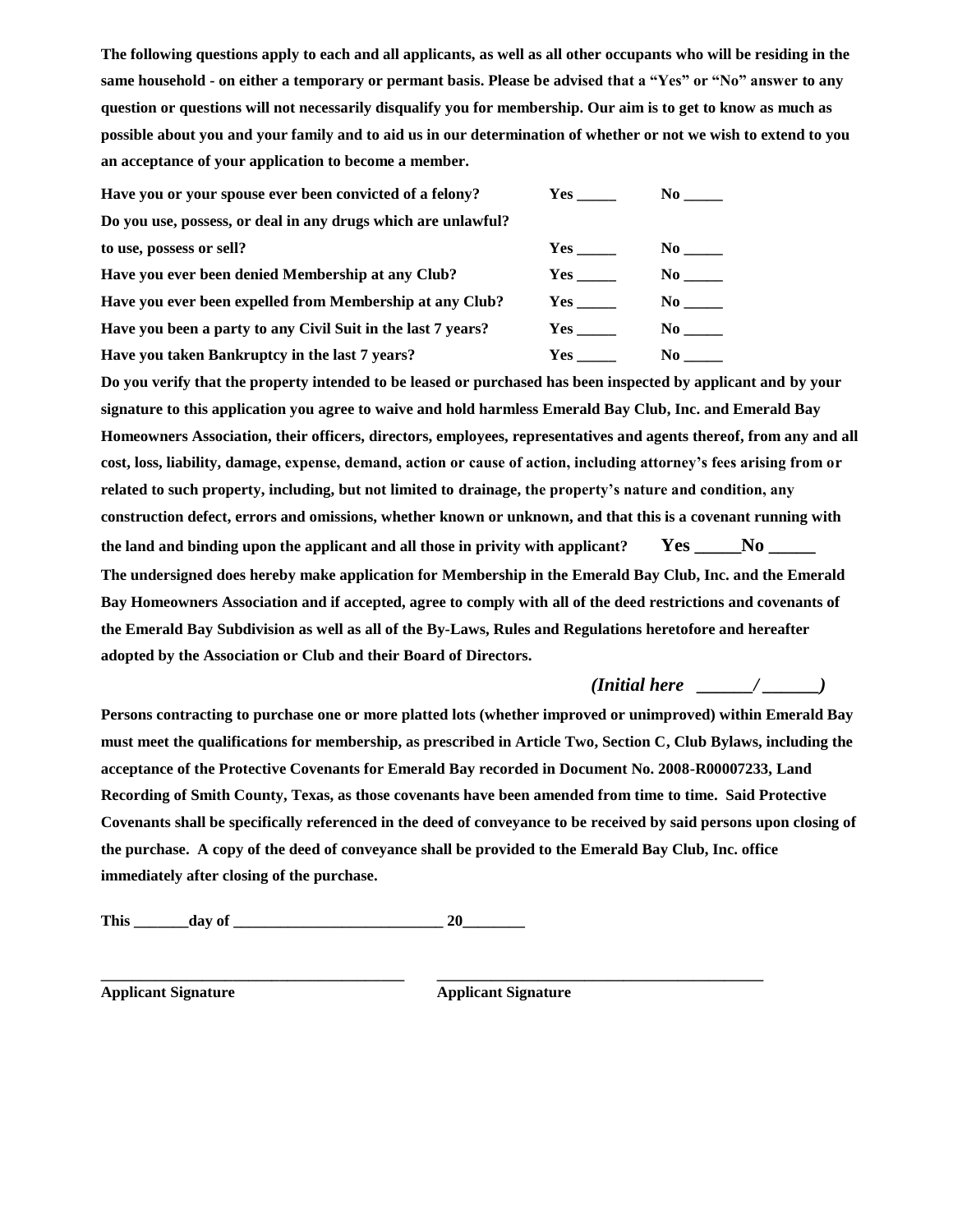### **NOTICE OF MEMBERSHIP IN PROPERTY OWNER'S ASSOCIATION CONCERNING THE PROPERTY AT:**

\_\_\_\_\_\_\_\_\_\_\_\_\_\_\_\_\_\_\_\_\_\_\_\_\_\_\_\_\_\_\_\_\_\_\_\_\_\_\_\_\_\_\_\_\_\_\_\_\_\_\_\_\_\_\_\_\_\_\_\_\_

#### (Street Address) EMERALD BAY HOMEOWNERS ASSOCIATION

As purchaser of property in the residential community in which this property is located, you are obligated to be a member of a property owners' association. Restrictive covenants governing the use and occupancy of the property and **all** dedicatory **instruments** governing the establishment, maintenance, **or** operation of this residential community have been or will be recorded in the Real Property Records of the county in which the property is located. Copies of the restrictive covenants and dedicatory **instruments** may be obtained from the county clerk.

You are obligated to pay assessments to the property owner's association. The amount of the assessments is subject to change. Your failure to pay the assessments could result in **enforcement of the association's** lien on and the foreclosure of your property.

**Section 207.003, Property Code, entitles an owner to receive copies of any document that governs the establishment, maintenance, or operation of a subdivision, including, but not limited to, restrictions, bylaws, rules and regulations, and a resale certificate from a property owners' association. A resale certificate contains information including, but not limited to, statements specifying the amount and frequency of regular assessments and the style and cause number of lawsuits to which the property owner's association is a party, other than lawsuits relating to unpaid ad valorem taxes of an individual member of the association. These documents must be made available to you by the property owners' association or the association's agent on your request.**

Date:

Signature of Purchaser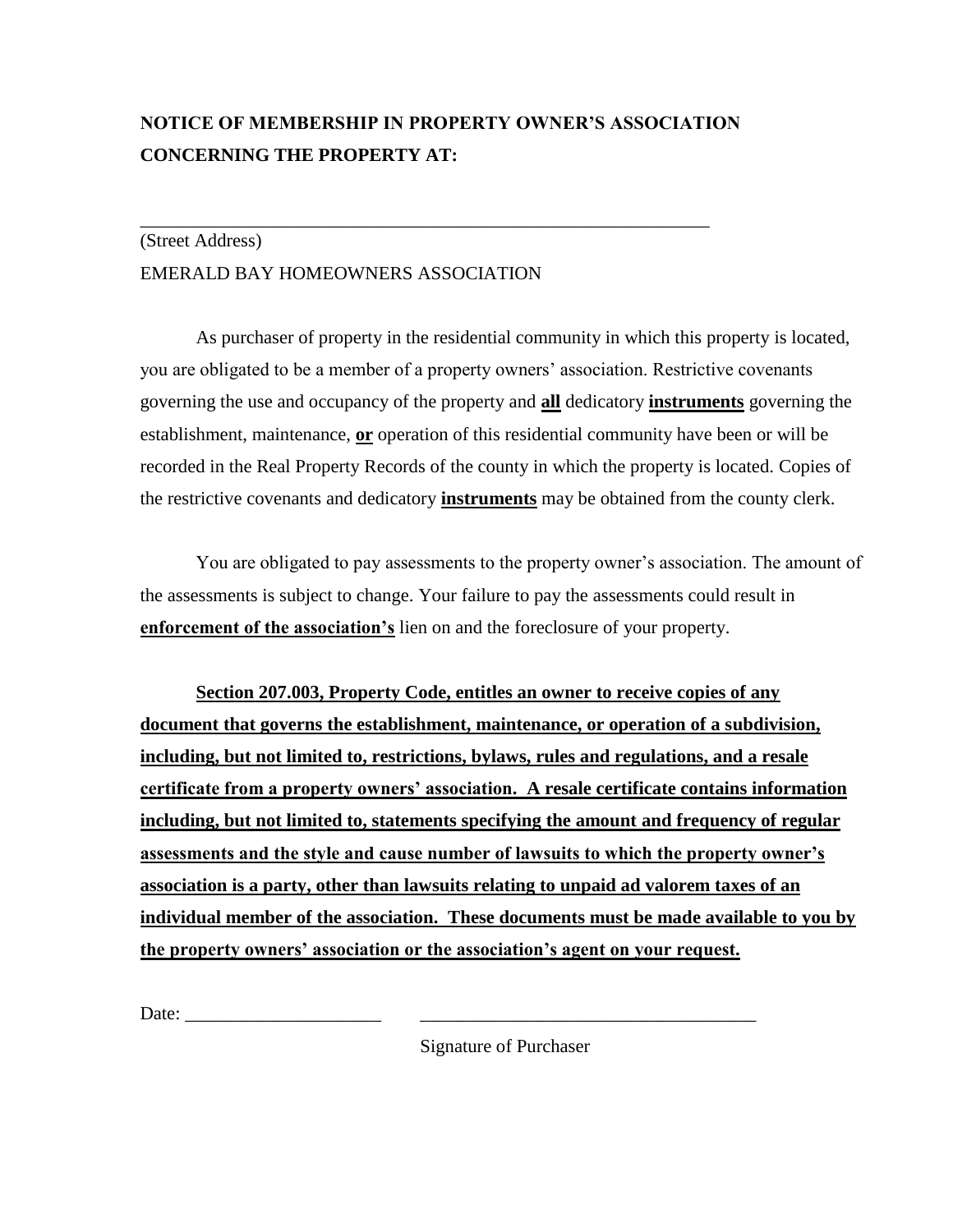### **Real Estate Agent Responsibilities Relating to a Real Estate**

**Transaction**

## **Between a Selling Member/Owner and A Prospective New Member/Owner Buyer**

- **Emerald Bay Club Non-Member Real Estate Agents must show their POCKET CARD identification as a Real Estate Agent to the security staff in order to gain access to Emerald Bay.**
- **Buyer's Real Estate Agent must get the completed application to the Emerald Bay Club Business Manager within a day of the executed contract date and complete the check list.**
- **Buyer's Real Estate Agent must provide the office with dates that the buyer will be available to return to the Club for an interview with the Membership Committee. If the initial background check results do not meet qualifying standards, the Buyer's Real Estate Agent will be notified by the Membership Committee Chairperson within 3 business days after receipt of the application. No application will be processed unless it is complete.**
- **Buyer's Real Estate Agent must call the Security Gate Staff to schedule inspections and appraisals as may be required in the contract**. **No inspections will be allowed until the gate has received initial approval from the Business Manager's office.**
- **Buyer's Real Estate Agent is responsible for following up with the Business Office to verify status of the application.**

**As a Real Estate Agent you are responsible for obtaining all the appropriate signatures on the TREC documents required to complete and close a transaction. In all Real Estate Transactions involving property sold or leased to non-members of Emerald Bay Club, this application and interview process is a mandatory requirement by the State of Texas for Private Clubs selling Alcoholic beverages. Hence, this becomes your responsibility to assure the documents are completed and processed.**

**This Process was adopted and approved by the Emerald Bay Board of Directors on 03/21/2005.**